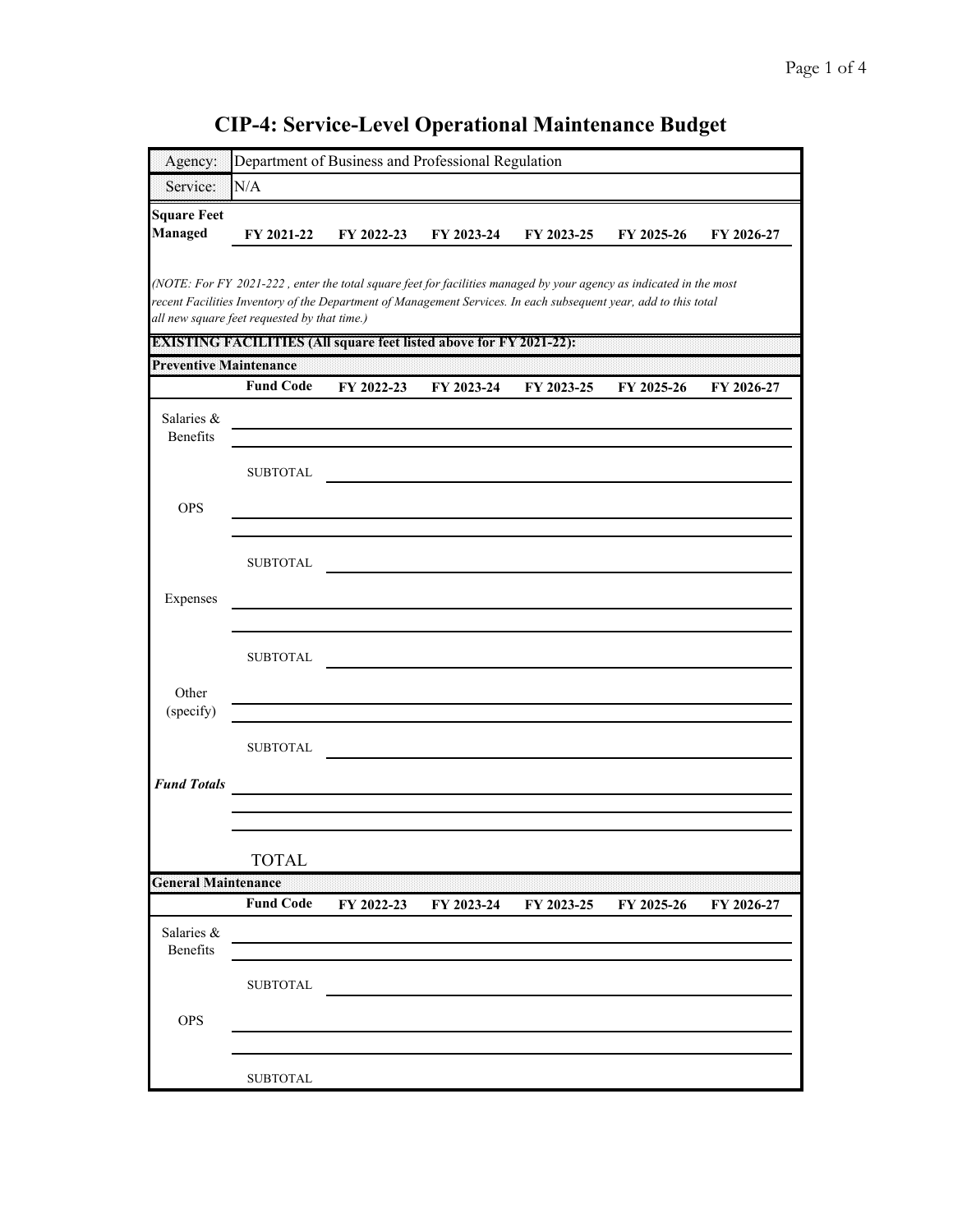| Expenses                       |                               |                                                                           |            |                                  |            |            |  |  |
|--------------------------------|-------------------------------|---------------------------------------------------------------------------|------------|----------------------------------|------------|------------|--|--|
|                                |                               |                                                                           |            |                                  |            |            |  |  |
|                                | <b>SUBTOTAL</b>               |                                                                           |            |                                  |            |            |  |  |
|                                |                               |                                                                           |            |                                  |            |            |  |  |
| Other                          |                               |                                                                           |            |                                  |            |            |  |  |
| (specify)                      |                               |                                                                           |            |                                  |            |            |  |  |
|                                | <b>SUBTOTAL</b>               |                                                                           |            |                                  |            |            |  |  |
| <b>Fund Totals</b>             |                               |                                                                           |            |                                  |            |            |  |  |
|                                |                               |                                                                           |            |                                  |            |            |  |  |
|                                |                               |                                                                           |            |                                  |            |            |  |  |
|                                | <b>TOTAL</b>                  |                                                                           |            |                                  |            |            |  |  |
| <b>Routine Operating Costs</b> |                               |                                                                           |            |                                  |            |            |  |  |
|                                | <b>Fund Code</b>              |                                                                           |            | FY 2022-23 FY 2023-24 FY 2023-25 | FY 2025-26 | FY 2026-27 |  |  |
| Salaries &<br>Benefits         |                               |                                                                           |            |                                  |            |            |  |  |
|                                |                               |                                                                           |            |                                  |            |            |  |  |
|                                | <b>SUBTOTAL</b>               |                                                                           |            |                                  |            |            |  |  |
| <b>OPS</b>                     |                               |                                                                           |            |                                  |            |            |  |  |
|                                |                               |                                                                           |            |                                  |            |            |  |  |
|                                | <b>SUBTOTAL</b>               |                                                                           |            |                                  |            |            |  |  |
|                                |                               |                                                                           |            |                                  |            |            |  |  |
| Expenses                       |                               |                                                                           |            |                                  |            |            |  |  |
|                                |                               |                                                                           |            |                                  |            |            |  |  |
|                                | <b>SUBTOTAL</b>               |                                                                           |            |                                  |            |            |  |  |
| Other                          |                               |                                                                           |            |                                  |            |            |  |  |
| (specify)                      |                               |                                                                           |            |                                  |            |            |  |  |
|                                | <b>SUBTOTAL</b>               |                                                                           |            |                                  |            |            |  |  |
|                                |                               |                                                                           |            |                                  |            |            |  |  |
| <b>Fund Totals</b>             |                               |                                                                           |            |                                  |            |            |  |  |
|                                |                               |                                                                           |            |                                  |            |            |  |  |
|                                | <b>TOTAL</b>                  |                                                                           |            |                                  |            |            |  |  |
|                                |                               | NEW FACILITIES (Only those square feet added in FY 2021-2022-and beyond): |            |                                  |            |            |  |  |
|                                | <b>Preventive Maintenance</b> |                                                                           |            |                                  |            |            |  |  |
|                                | <b>Fund Code</b>              | FY 2022-23                                                                | FY 2023-24 | FY 2023-25                       | FY 2025-26 | FY 2026-27 |  |  |
| Salaries &                     |                               |                                                                           |            |                                  |            |            |  |  |
| Benefits                       |                               |                                                                           |            |                                  |            |            |  |  |
|                                | <b>SUBTOTAL</b>               |                                                                           |            |                                  |            |            |  |  |

**CIP-4: Service-Level Operational Maintenance Budget**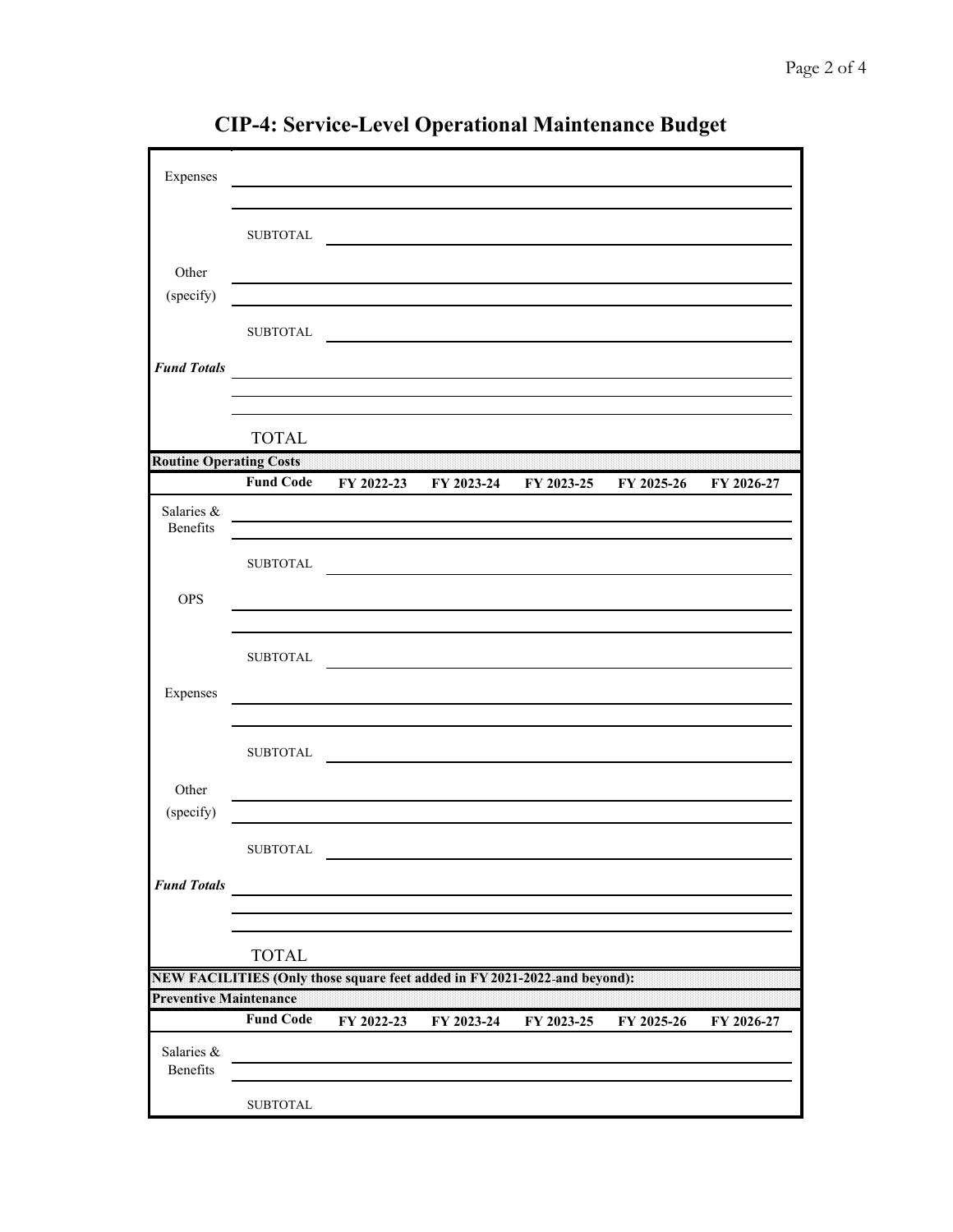| <b>OPS</b>                 |                  |                                                 |                                                                                                                       |            |            |            |
|----------------------------|------------------|-------------------------------------------------|-----------------------------------------------------------------------------------------------------------------------|------------|------------|------------|
|                            |                  |                                                 |                                                                                                                       |            |            |            |
|                            | <b>SUBTOTAL</b>  |                                                 |                                                                                                                       |            |            |            |
|                            |                  |                                                 |                                                                                                                       |            |            |            |
| Expenses                   |                  |                                                 |                                                                                                                       |            |            |            |
|                            |                  |                                                 |                                                                                                                       |            |            |            |
|                            | <b>SUBTOTAL</b>  |                                                 |                                                                                                                       |            |            |            |
| Other<br>(specify)         |                  |                                                 |                                                                                                                       |            |            |            |
|                            | <b>SUBTOTAL</b>  |                                                 |                                                                                                                       |            |            |            |
| <b>Fund Totals</b>         |                  |                                                 | <u> 1989 - Johann John Stone, markin sanadi ya kutoka mwaka wa 1989 - Amanda alikuwa mwaka wa 1989 - Amanda aliku</u> |            |            |            |
|                            |                  |                                                 |                                                                                                                       |            |            |            |
|                            |                  |                                                 |                                                                                                                       |            |            |            |
|                            | <b>TOTAL</b>     |                                                 |                                                                                                                       |            |            |            |
| <b>General Maintenance</b> |                  |                                                 |                                                                                                                       |            |            |            |
|                            | <b>Fund Code</b> | FY 2022-23                                      | FY 2023-24                                                                                                            | FY 2023-25 | FY 2025-26 | FY 2026-27 |
| Salaries &<br>Benefits     |                  |                                                 |                                                                                                                       |            |            |            |
|                            | <b>SUBTOTAL</b>  |                                                 |                                                                                                                       |            |            |            |
|                            |                  |                                                 |                                                                                                                       |            |            |            |
| <b>OPS</b>                 |                  |                                                 |                                                                                                                       |            |            |            |
|                            |                  |                                                 |                                                                                                                       |            |            |            |
|                            |                  |                                                 |                                                                                                                       |            |            |            |
|                            | ${\tt SUBTOTAL}$ |                                                 |                                                                                                                       |            |            |            |
|                            |                  |                                                 |                                                                                                                       |            |            |            |
| Expenses                   |                  |                                                 |                                                                                                                       |            |            |            |
|                            |                  |                                                 |                                                                                                                       |            |            |            |
|                            | ${\tt SUBTOTAL}$ |                                                 |                                                                                                                       |            |            |            |
| Other                      |                  |                                                 |                                                                                                                       |            |            |            |
| (specify)                  |                  |                                                 |                                                                                                                       |            |            |            |
|                            | ${\tt SUBTOTAL}$ |                                                 |                                                                                                                       |            |            |            |
|                            |                  |                                                 |                                                                                                                       |            |            |            |
| <b>Fund Totals</b>         |                  | <u> 1980 - Andrea Station Barbara (h. 1980)</u> |                                                                                                                       |            |            |            |
|                            |                  |                                                 |                                                                                                                       |            |            |            |

**CIP-4: Service-Level Operational Maintenance Budget**